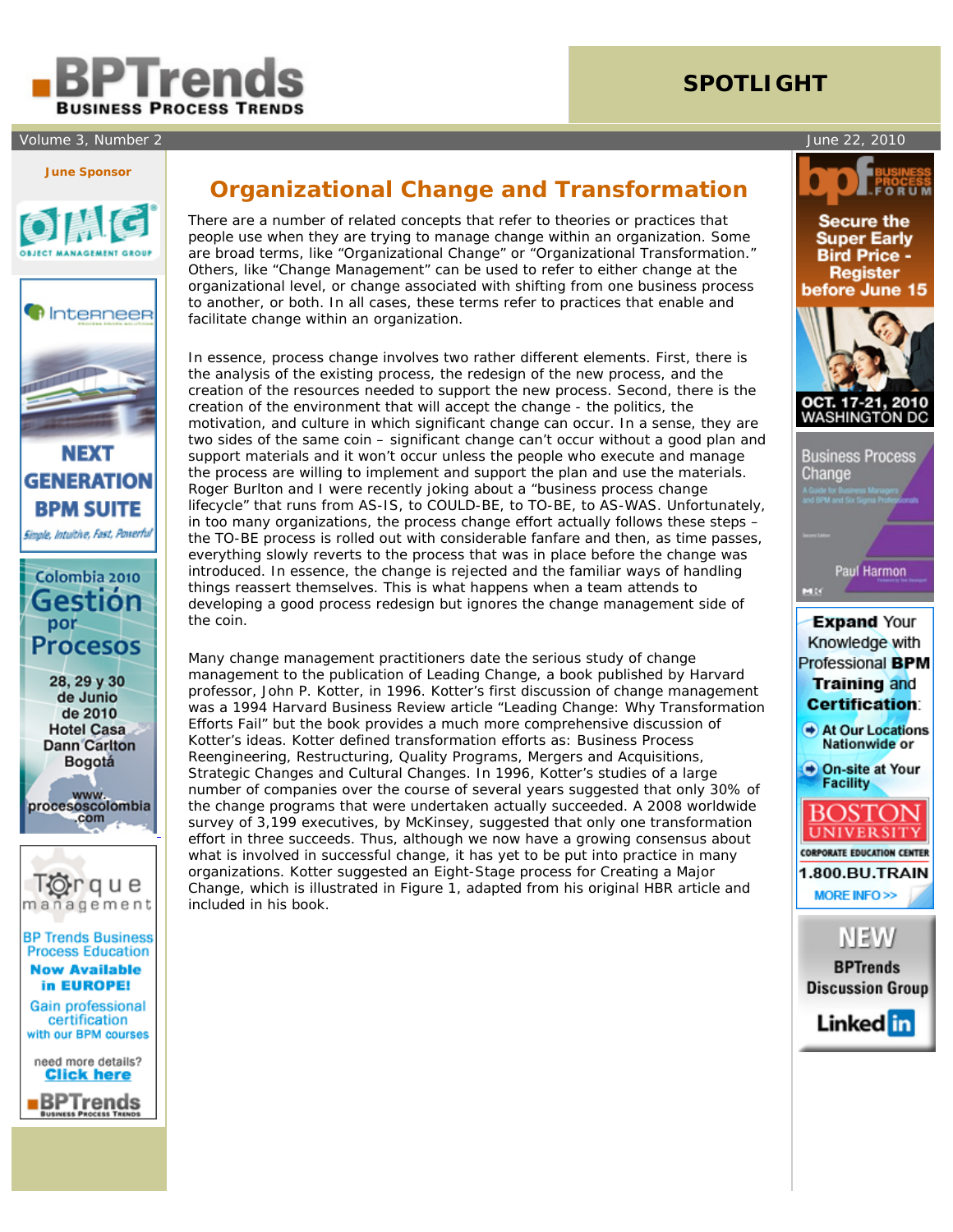

- No powerful guiding coalition was established
- There was no clear, guiding vision
- The vision was not communicated
- Obstacles to the vision were not removed
- There were no systematic efforts to create short term wins
- Victory was declared too soon
- Changes were not anchored in the corporate culture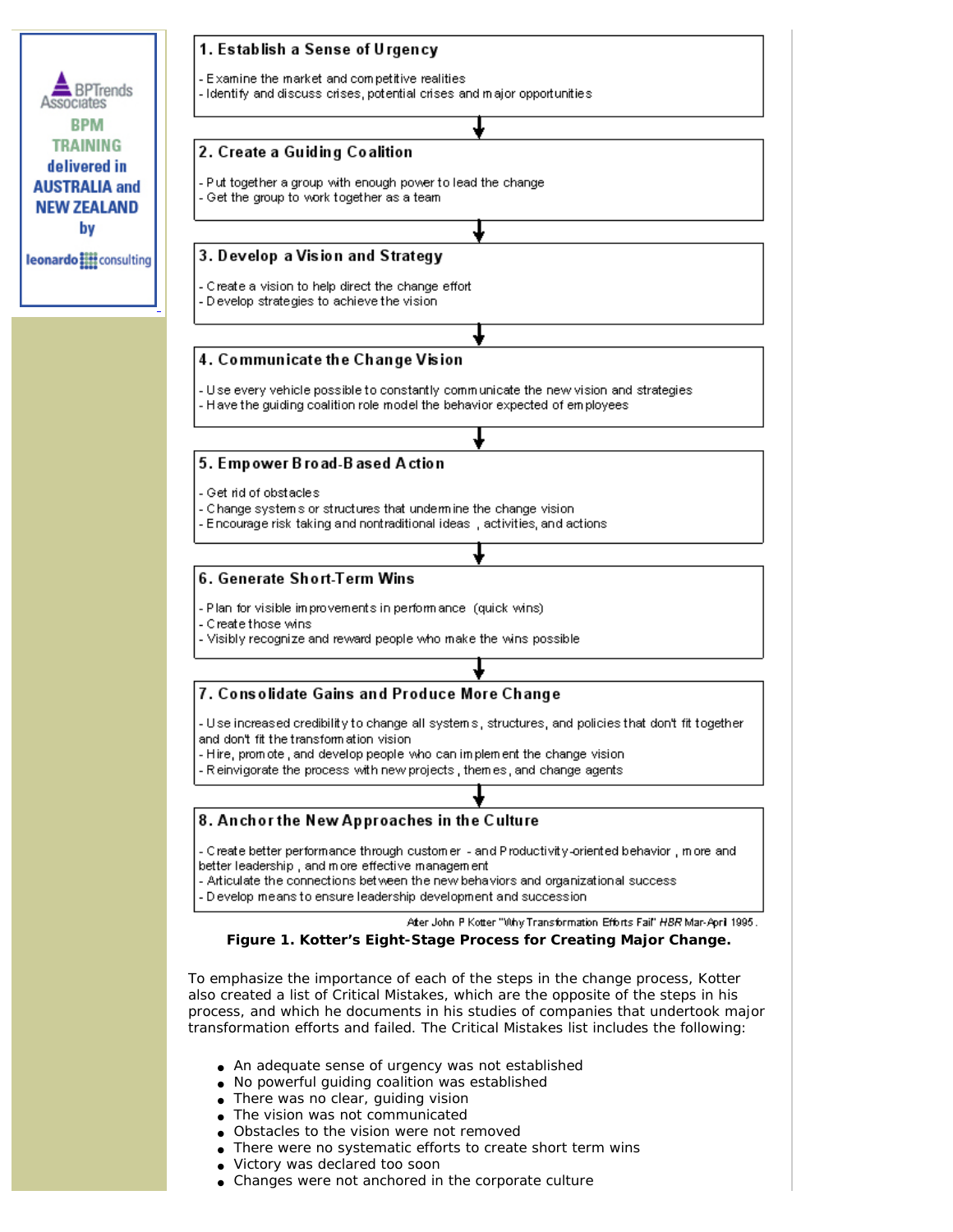Kotter goes on to say that "There are still more mistakes that people make, but these eight are the big ones. In reality, even successful change efforts are messy and full of surprises. But, just as a relatively simple vision is needed to guide people through a major change, so a vision of the change process can reduce the effort rate. And, fewer errors can spell the difference between success and failure."

*Leading Change* considers each of the steps in the eight-step model. Along the way, Kotter provides an interesting discussion of the difference between Management and Leadership, the relationship between vision, strategy, plans and budgets, the reasons some cultures are rigid and over-managed, the sources of complacency and resistance to change, the importance of quick wins, the barriers to, and importance of, employee empowerment, and the relationship between learning, leadership and the capacity to succeed in the future.

In the years since Kotter first described the change process in the mid-Nineties, dozens of books have been written on each aspect or step that Kotter advocated. Others have developed similar methodologies to help organization's work through the change process. One example is Prosci, which advocates a two pronged approach. One prong focuses on individuals who need to be prepared to deal with change. To structure this effort, Prosci defines the ADKAR model:

- Awareness of the need for change
- Desire to participate and support the change
- Knowledge of how to change
- Ability to implement required skills and behaviors
- Reinforcement to sustain the change

The other prong of the Prosci approach focuses on a three-phase organization change process which is described in the following outline:

### **Phase 1. Prepare for change**

- Define your change management strategy
- Prepare your change management team
- Develop your sponsorship model

## **Phase 2. Managing change**

- Develop change management plans
- Take action and implement plans

### **Phase 3. Reinforcing change**

- Collect and analyze feedback
- Diagnose gaps and manage resistance
- Implement corrective actions and celebrate successes

The key thing for the business process practitioner to think about is how change management and the more analytic elements of process redesign can be combined. Clearly, many of the elements discussed by Kotter and others should be included in the job description of any project manager who attempts a process redesign. A coalition of executives needs to be created and sold a vision and a sense of urgency. That coalition needs to go beyond granting approval and become involved in actively supporting the change effort and clearing away the obstacles to its success. Similarly, redesign plans ought to incorporate quick-wins, and include plans to communicate both the vision and successes to everyone in the organization. Employees need to be empowered and they need to be taught and encouraged to become part of the change effort. The data shows that major change efforts, and for our purposes let's just say major process redesign projects, usually fail. Anything we can do to assure that a redesign project is more likely to succeed should be carefully considered.

Any serious business process change effort ought to include a conscious and well planned change management effort. Every business process manager ought to understand that he or she in involved in undertaking change and prepare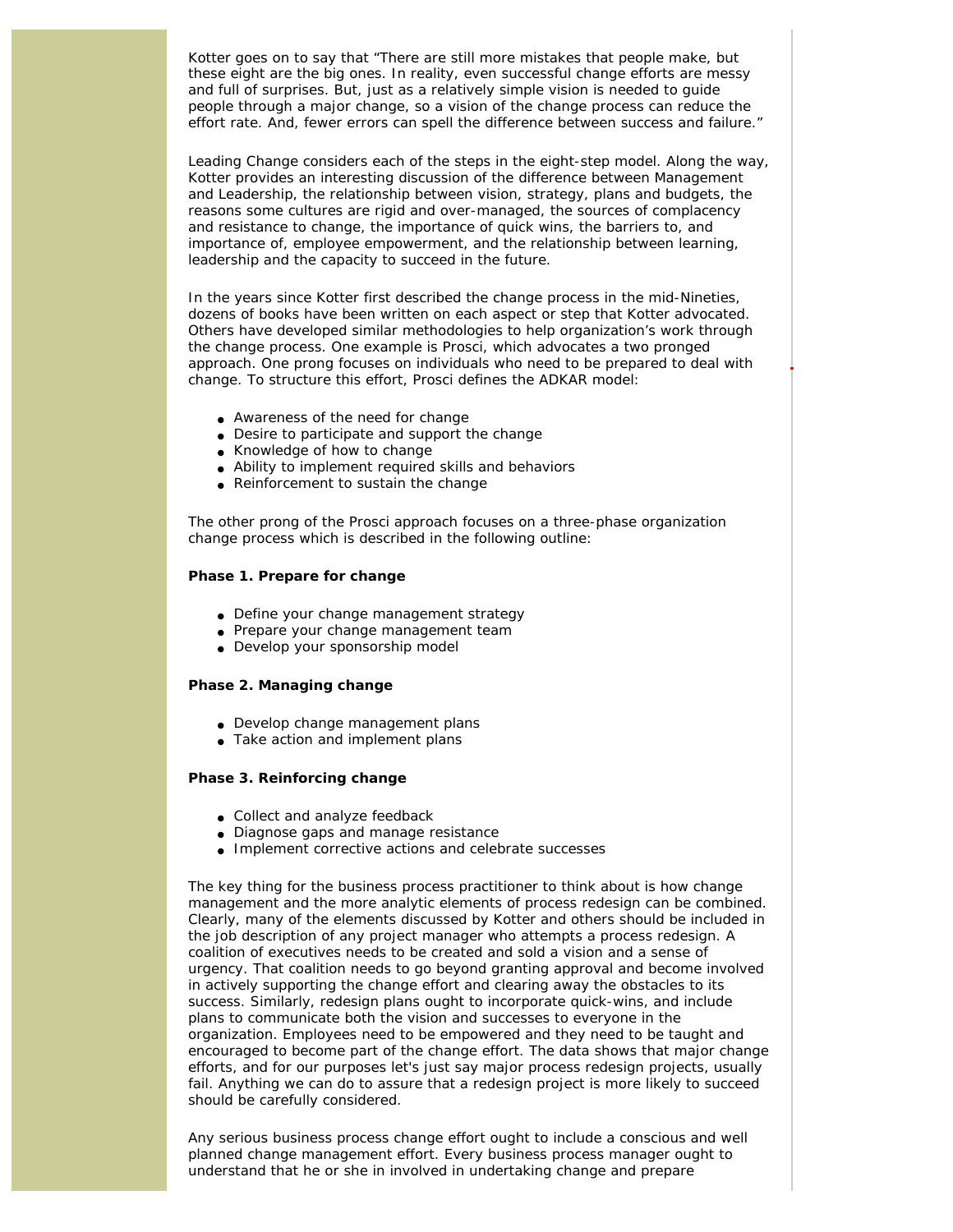accordingly. The tools for change management may not be as hard edged as a modeling notation, a statistical evaluation of a task measure, or a Lean value stream analysis, but they are reasonably well defined and they are too important not to master and employ as you plan and execute a process change effort.

As we mentioned earlier, even a casual search on "Change Management" on Amazon or Google will provide any reader with a vast literature on this rapidly expanding body of research and knowledge. We have published many articles on various aspects of change management, but we have hardly begun to cover the topic in depth. We continue to look for good articles on change management that tie the transformation process to other process work and we plan to publish many more articles on this important topic in the future. Meantime, here are some of articles we have published in past years that may be of interest to our readers.

#### [BPM in Europe: Gaudi & Gravity](http://www.bptrends.com/deliver_file.cfm?fileType=publication&fileName=07%2D07%2DCOL%2DGaudi%20and%20Gravity%2DBussemaker%2DFinal%2Epdf) by Frits Bussemaker - July 03, 2007

Just as the renowned Spanish architect, Antoni Gaudi, applied a creative use of gravity to achieve his unique design concepts, Frits Bussemaker challenges the reader to consider alternative imagery to "change management icebergs" and "strategy pyramids" to reduce the complexity of creating and aligning business processes within organizations.

[Managing Business Processes](http://www.bptrends.com/deliver_file.cfm?fileType=publication&fileName=bptadvisor2005Apr19%2Epdf) by Paul Harmon - April 19, 2005 Organizing mangers to manage processes takes time and effort, but it provides a big payoff. How well organized is your company's business process change management program?

[Book Review: Business Process change management](http://www.bptrends.com/deliver_file.cfm?fileType=publication&fileName=12%2D03%20BR%20%20BPCM%20%2D%20ARIS%20Scheer%20et%20al1%2Epdf) by Paul Harmon - December 02, 2003

Paul Harmon reviews a new collection of essays on business process change management.

[Business Process Transformation Framework](http://www.bptrends.com/deliver_file.cfm?fileType=publication&fileName=FIVE%2004%2D10%2DART%2DBusinessProcessTransformationFramework%2DBurrisHoward%5F0410%2Dfinal%2Epdf) by Rick Burris - April 06, 2010 Given the number of well-publicized failed Enterprise Resource Planning system implementations, most will agree that there is a strong case for the need to improve process implementation. In this, the first of three Articles, Rick Burris and Robert Howard introduce an emerging process improvement technology called Business Process Transformation Framework (BPTF). The authors suggest that BPTF addresses many root causes of ERP system failures and ensures a balance among the key drivers of business transformation success throughout the design process.

[The Business Process Transformation Framework: Part 2](http://www.bptrends.com/deliver_file.cfm?fileType=publication&fileName=05%2D10%2DART%2DBPTFramework%2DPart2%2DBurris%26Howard%2Edoc1%2Epdf) by Rick Burris - May 04, 2010

In the second Article of their three part series, Rick Burris and Robert Howard present a scenario in a global company that has determined that its Master Scheduling process is failing to produce the required results. The company decides to re-engineer the master supply planning process. Read their Article to discover how they successfully carry out their re-engineering project.

## [Business Process Transformation Framework, Part 3](http://www.bptrends.com/deliver_file.cfm?fileType=publication&fileName=05%2D10%2DBusinessProccessFramework%2CPart111%2DBurris%20and%20Howard%2Dfinal%2Epdf) by Burris and Howard. June 01, 2010

In this final Article in their three part series, Rick Burris and Robert Howard describe the process steps for using a Business Process Transformation Framework (BPTF) effectively and efficiently. Like any tool, it can be used to produce the desired business results, or it can be misused, creating a wheel-spinning effort without conclusion or tangible economic benefits. Read their Article for guidelines on how to avoid spinning your wheels.

#### [Extreme Competition: Whither the CIO?](http://www.bptrends.com/deliver_file.cfm?fileType=publication&fileName=06%2D10%2DCOL%2DExtreme%20Competition%2DWhither%20the%20CIO%2DFingar2%2Epdf) By Peter Fingar. June 01, 2010

In an environment where customers are increasingly turning to Social Networks for information required to make purchasing decisions, and where internal business units are increasingly turning to Cloud service providers for the resources required to get work done, what is the role of the CIO? Peter Fingar sees the next generation CIO as a strategic agent for business transformation. Read his Column for the details.

[Down Under: Beyond Process Improvement, on to Process Transformation](http://www.bptrends.com/deliver_file.cfm?fileType=publication&fileName=06%2D09%2DCOL%2DDown%20Under%20PI%20to%20Transformation%2DJeston%2DNelis%2Epdf) by John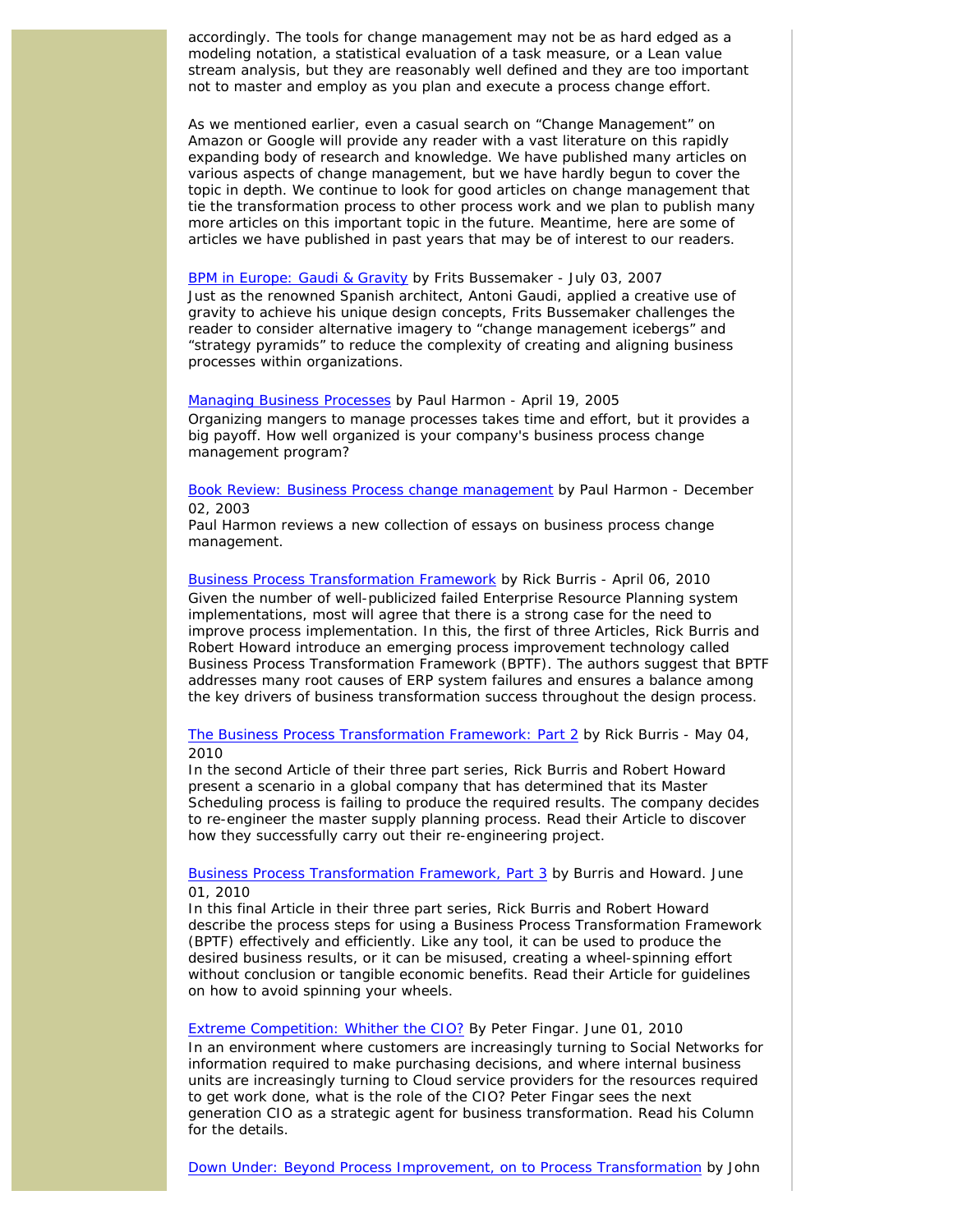#### Jeston - June 02, 2009

Why are CEO's reluctant to apply BPM at the enterprise level when their organizations have experienced successful Process Improvement implementations? This is an enduring question and one that has fascinated and perplexed practitioners for years. In this month's Column, John Jeston and Johan Nelis offer their take on the matter.

# [Innovation: Leadership Qualities that Enable Innovation](http://www.bptrends.com/deliver_file.cfm?fileType=publication&fileName=05%2D09%2DCOL%2DInnovation%2DLeadership%2DQualities%2DHoward%5B2%5D%2Dfinal%2Epdf) by Victor Howard - May 05, 2009

Victor Howard contends that accomplishing transformation is the mission of organizational leaders, and the process of transformation, more often than not, involves innovation. In his Column this month, he discusses the three qualities common among all leaders who successfully deliver innovation - focus, foundation, and freedom. Read Victor's insightful observations on how successful leaders use these qualities to enable innovation.

# [System Transformation: Be Careful or You Will Not Get What You Asked For](http://www.bptrends.com/deliver_file.cfm?fileType=publication&fileName=THREE%5F05%2D09%2DART%2DSystem%5FTransformation%2DPedersen%2DGoldberg%2D%20final%2Epdf) by David Pedersen and Larry Goldberg - May 05, 2009

David Pedersen and Larry Goldberg have navigated the mine fields of re-inventing, adding improvements to, or significantly changing the capabilities of legacy systems. To avoid unsuccessful outcomes, they have devised a decision model for system transformation which they illustrate and explicate in this Article. This is a must read for all involved in adapting legacy systems.

[Creating a Process Focused Organization](http://www.bptrends.com/deliver_file.cfm?fileType=publication&fileName=02%2D09%2DART%2DCreatingProcess%2DfocusedOrg%2DRohan%2Edoc%2Dfinal%2Epdf) by Dennis Rohan - February 03, 2009 Before a process focused organization can emerge, Dennis Rohan argues that the divide between company-wide technical functions and short range process improvement techniques, such as Lean and Six Sigma, must be resolved. In his usual straight forward style, he lays out a plan to tackle the many challenges involved in the transformation. Read his sage advice on how to achieve a successful transition.

### [BPM and PI](http://www.bptrends.com/deliver_file.cfm?fileType=publication&fileName=04%2D08%2DART%2DBPMandPI%2D%2DPart%203%2DHegedus%2Dfinal%2Edoc%2Epdf) by Imre Hegedus - April 01, 2008

As he has emphasized in Parts 1 and 2 in this series, Imre Hegedus believes that Process Improvement and Process Management should be a deliberate exercise. In this third and final Article of the series, he concludes with an exploration of how you might go about deploying both BPM and PI as complementary strategies toward company transformation. Wherever you are in your process improvement maturity, this series is a must read.

# [Organization Analysis vs. Organization Transformation](http://www.bptrends.com/deliver_file.cfm?fileType=publication&fileName=advisor20071211%2Epdf) by Paul Harmon - December 11, 2007

Most business process methodologists talk about enterprise change. It's important to distinguish between the, more or less, objective analysis and redesign most companies undertake and what is involved in a real organization transformation effort.

 **:: [email us](mailto:cwolf@bptrends.com) :: [Visit BPTrends](http://www.bptrends.com/)**

[The Challenge of Lean Transformation](http://www.bptrends.com/deliver_file.cfm?fileType=publication&fileName=01%2D07%2DART%2DTheChallengeofLeanManagement%2DWomack%2Dfinal%2Epdf) by Jim Womack - January 02, 2007 Read Jim Womack's astute observations on the current state of Lean Management and his proposal for three simple elements of Lean Management worthy of experimentation.

[Time To Trigger A Transformation?](http://www.bptrends.com/deliver_file.cfm?fileType=publication&fileName=09%2D03%20ART%20Time%20to%20Trigger%20Transf%20%2D%20Fraser%2Epdf) By Peter Fraser - September 02, 2003 Most companies have used ISO 9000 standards to define procedures. Today, driven by the new interest in business processes, the International Standards Organization is readying a new, more process oriented set of standards, ISO 9001:2000. In this article, Peter Fraser considers how ISO 9001:2000 can be integrated into a business process effort.

Til next time,

Paul Harmon